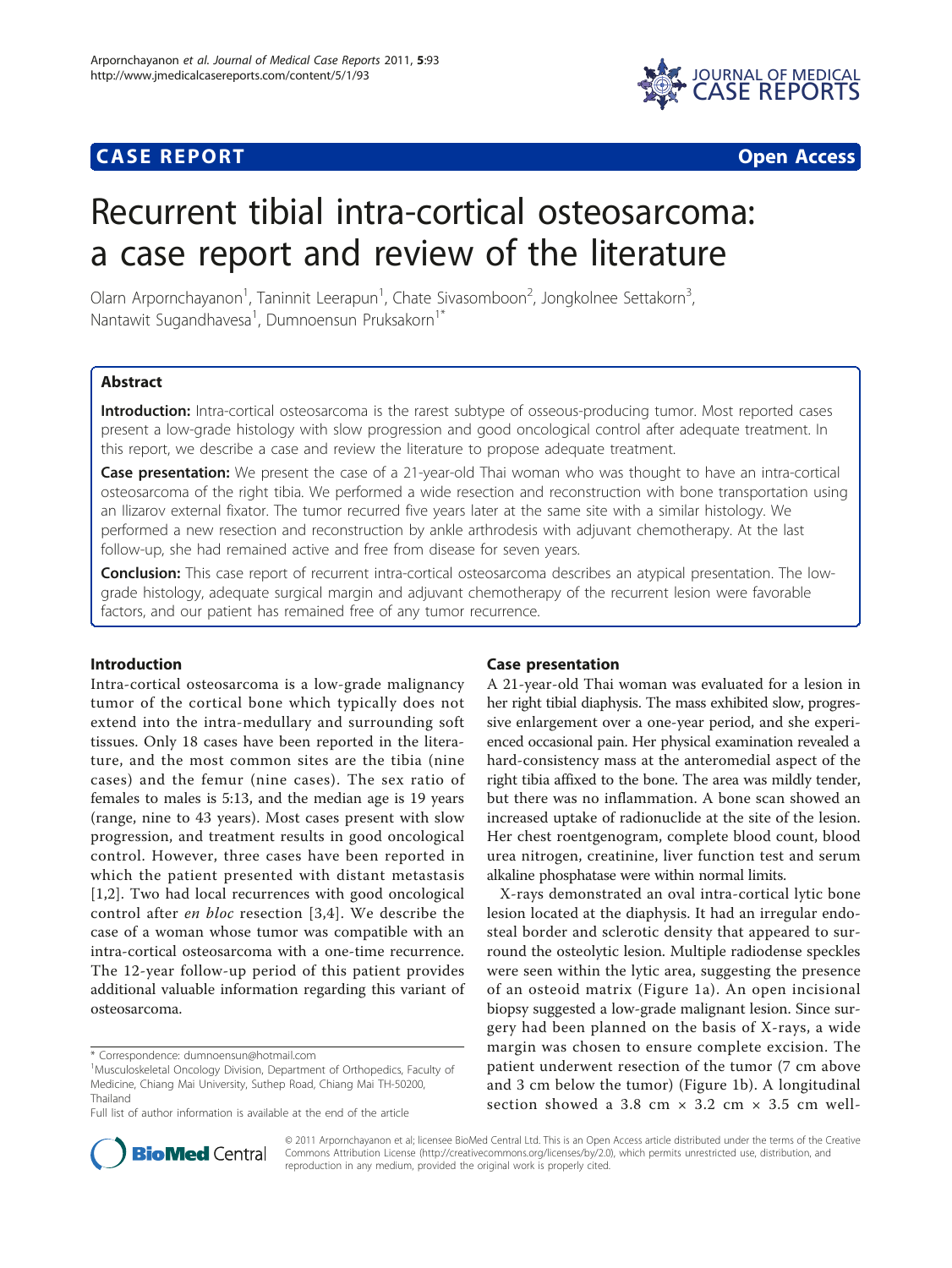<span id="page-1-0"></span>

using an Ilizarov external fixator for bone transportation. (e) Radiographs showing the patient's tibia six months after Ilizarov removal (two years after bone resection). (f) Good functional activity of the patient's knee and ankle was shown after treatment.

circumscribed intra-cortical mass with a 1.5 cm  $\times$  0.7 cm × 0.7 cm focus of intra-medullary extension. The tumor was grayish-white with a dull, firmly cut surface (Figure 1b). A histological section from the specimen revealed that the tumor cells had round or oval-shaped nuclei with a mild degree of nuclear atypia, a vesicular chromatin pattern and prominent nucleoli. Mitotic figures were scant (Figure 1c). No area of hemorrhage or necrosis was

seen, and the surgical margin was free from malignancy tissue. The macroscopic and microscopic diagnoses were compatible with an intra-cortical osteosarcoma.

Although free fibular graft has been reported as the suitable technique for large defect reconstruction [\[5\]](#page-3-0), in some institutions bone transportation with an Ilizarov frame currently plays an increased role in the management of large bony defects. It provides several advantages, including large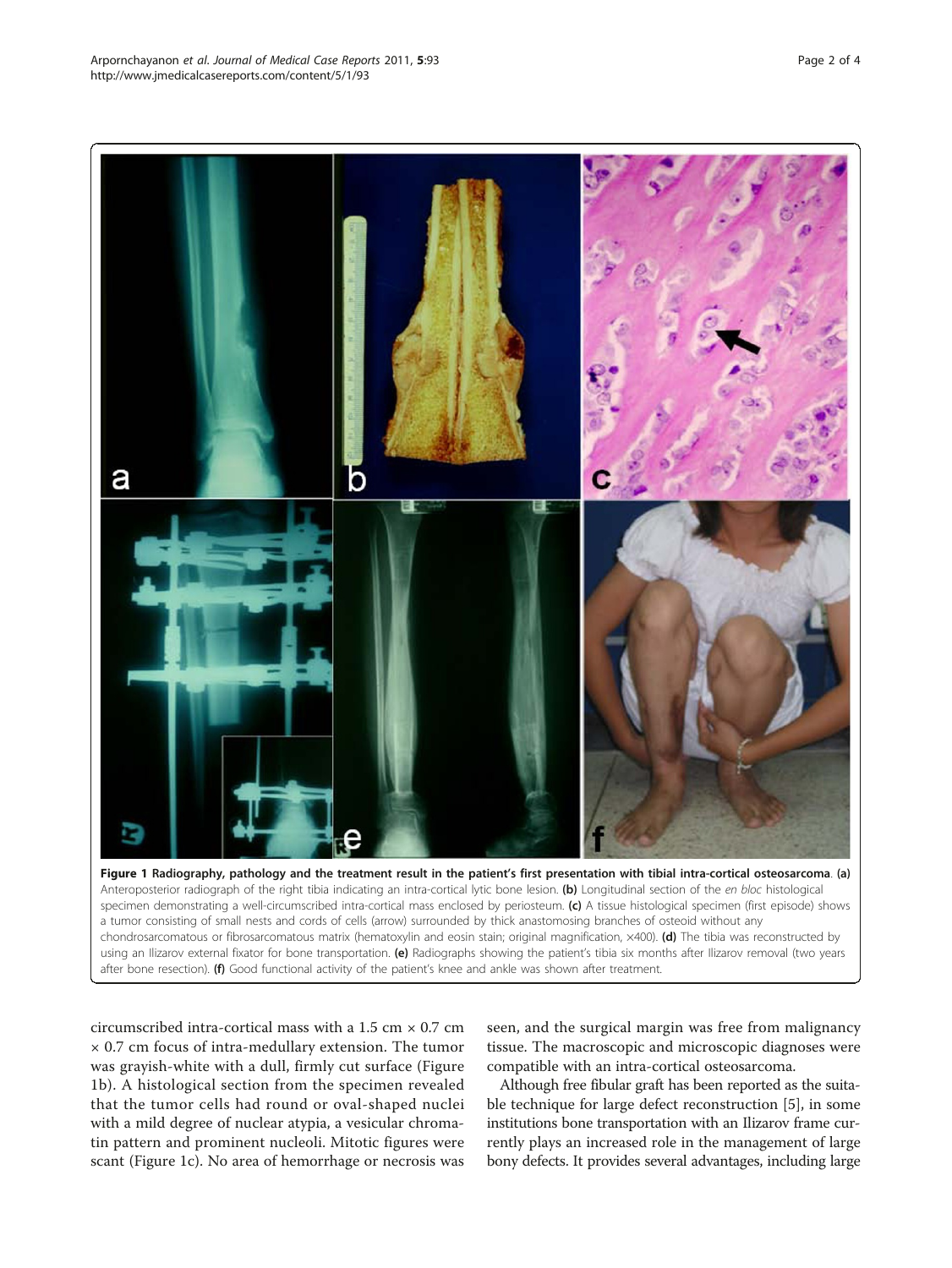bone size of new bone formation, avoidance of the risk of vascular complications, avoidance of a long period of fibular hypertrophy to obtain adequate stability and less donor site morbidity [[6](#page-3-0)]. Tibial bone transportation was performed with an Ilizarov external fixator in our patient. Three rings were applied at the proximal tibia. Two rings were placed above and one was placed below the corticotomy site, and another was applied at the distal fragment. The stability of the distal part was maintained by a distal ring and an intact tibiofibular joint and distal fibular bone (Figure [1d](#page-1-0)). The bone was distracted for 450 days until the distracted fragment contacted the distal tibia (total of 14 cm long). After the ring external fixator was removed, a patellar tendon-bearing cast was applied for an additional six months to ensure the consolidation of bone (Figure [1e](#page-1-0)). The patient was finally able to walk with an almost normal range of motion of knee and ankle (Figure [1f](#page-1-0)).

Five years later the patient felt pain in her right tibia at the same site as the primary tumor. Radiography revealed an abnormal osteolytic lesion at the lateral side of the distal tibia. Coronal T1-weighted and short-tau inversion remedy (STIR) images showed a recurrent tumor mass in the lateral portion of the right distal tibial metaphysis. The tumor showed hypointensity on T1-weighted images and mixed signal intensity on T2-weighted images with invasion into the surrounding soft tissue. Diffuse cortical thickening of the distal tibia and marrow edema was also evident (Figure 2a). A computed tomographic chest and bone scan showed no distant metastasis, and the basic laboratory findings were normal. An open biopsy indicated a low-grade malignancy (Figure 2b). A compartmental resection was performed for a slow, progressive, recurrent low-grade malignancy with limb salvage with the agreement of the patient and close long-term follow-up. The distal tibia, distal fibular joint and distal tibiofibular joint were removed 8 cm above the ankle joint, and reconstruction was performed by ankle arthrodesis using a T-plate, screws and an autologous ipsilateral strut tibial graft (Figure 2c). Neoadjuvant and adjuvant chemotherapy were administered. A review of the tumor pathology confirmed the histological finding of a low-grade osteosarcoma similar to the primary lesion with a 50% necrotic area as a result of neoadjuvant chemotherapy, and the surgical margin was free from tumor. Seven years later the patient had a painless fused ankle and was free from disease.

# **Discussion**

Intra-cortical osteosarcoma is the rarest variant of osteosarcoma described since the first one was reported by Jaffe in 1960 [[2\]](#page-3-0). Although most cases have shown slow progression and a low-grade histological appearance, five of 18 cases have been reported as recurrent. Three of these people died as a result of distant metastasis [[1,2\]](#page-3-0), and two had local recurrences [[3,4\]](#page-3-0).

In Jaffe's original report [[2\]](#page-3-0), a 14-year-old boy underwent an en bloc excisional resection and adjuvant radiation. The patient underwent above-knee amputation, since the tumor recurred as an anaplastic spindle cell sarcoma at the same site. He died at age 26 years, five months as a result of distant metastasis. The second reported case was